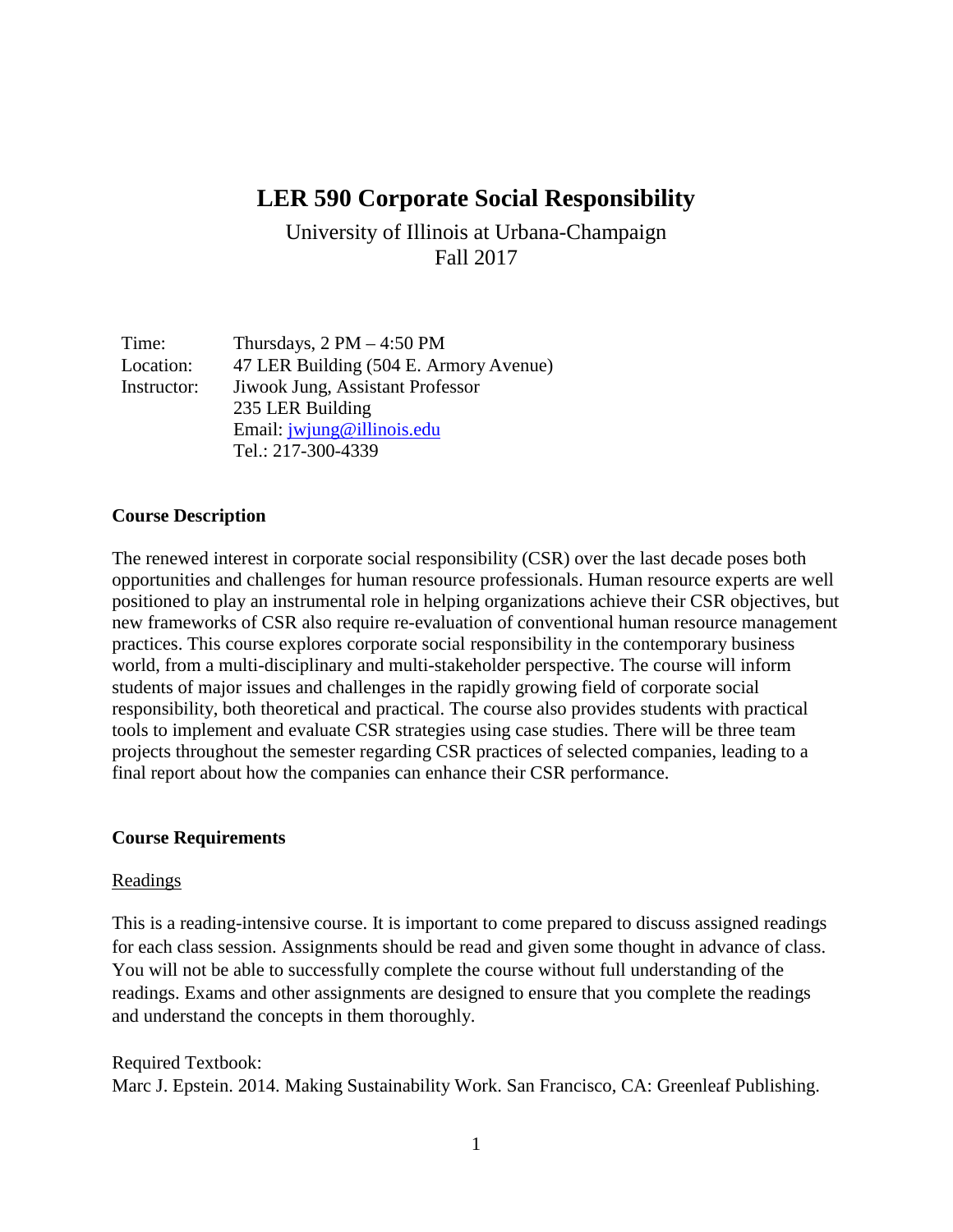#### Participation

Active student participation is essential to successful class sessions. Your contribution of relevant and insightful comments is highly valued in this course. You will be cold-called to share your thoughts and opinions to the class discussion.

#### Attendance

Attendance is required at all class sessions. Attendance includes arriving on time and remaining until the end of the session. If you know ahead of time that you cannot attend class due to illness or civic duty (court appearance, jury duty, etc.), please notify the instructor immediately.

#### **Team Project**

During the first class, students will be assigned to a project team. Each team (3-4 students) will choose a company from lists of Fortune 500 or Global Fortune 500 companies. There will be four short team assignments throughout the semester. These assignments will be eventually developed into a final report—long-term CSR plans for a company of their choosing.

#### **Final Team Project Paper**

Final team paper is to give an opportunity for students to actively use their team research outcomes to suggest a long-term CSR plan to the team's company. The report should include (1) discussion of current and potential risk factors for CSR, (2) evaluation of the company's current CSR commitments and practices and outcomes (both strengths and limitations), and (3) specific suggestions for future improvement (5 pages maximum; single-spaced).

#### **Business Case Discussion**

Each project team will have at least one chance to lead a business case discussion in class. Their responsibility is to provide a brief summary of the case, to develop 3-4 discussion questions, and to lead discussion. Each group will have a brief meeting with the lecturer one week before their presentation, in order to help students prepare for their presentation. The first student presentation will be in Week 3 (September 14), and there will be 7 business case discussions during the semester. A sign-up sheet will be distributed during the first seminar, and students can choose their preferred week.

#### **Final Exam**

The final exam will be held during the final class time: **2:00 PM - 4:50 PM** on **December 7, 2017**. The exam will cover all topics of the course. It will be an open-book exam—bring your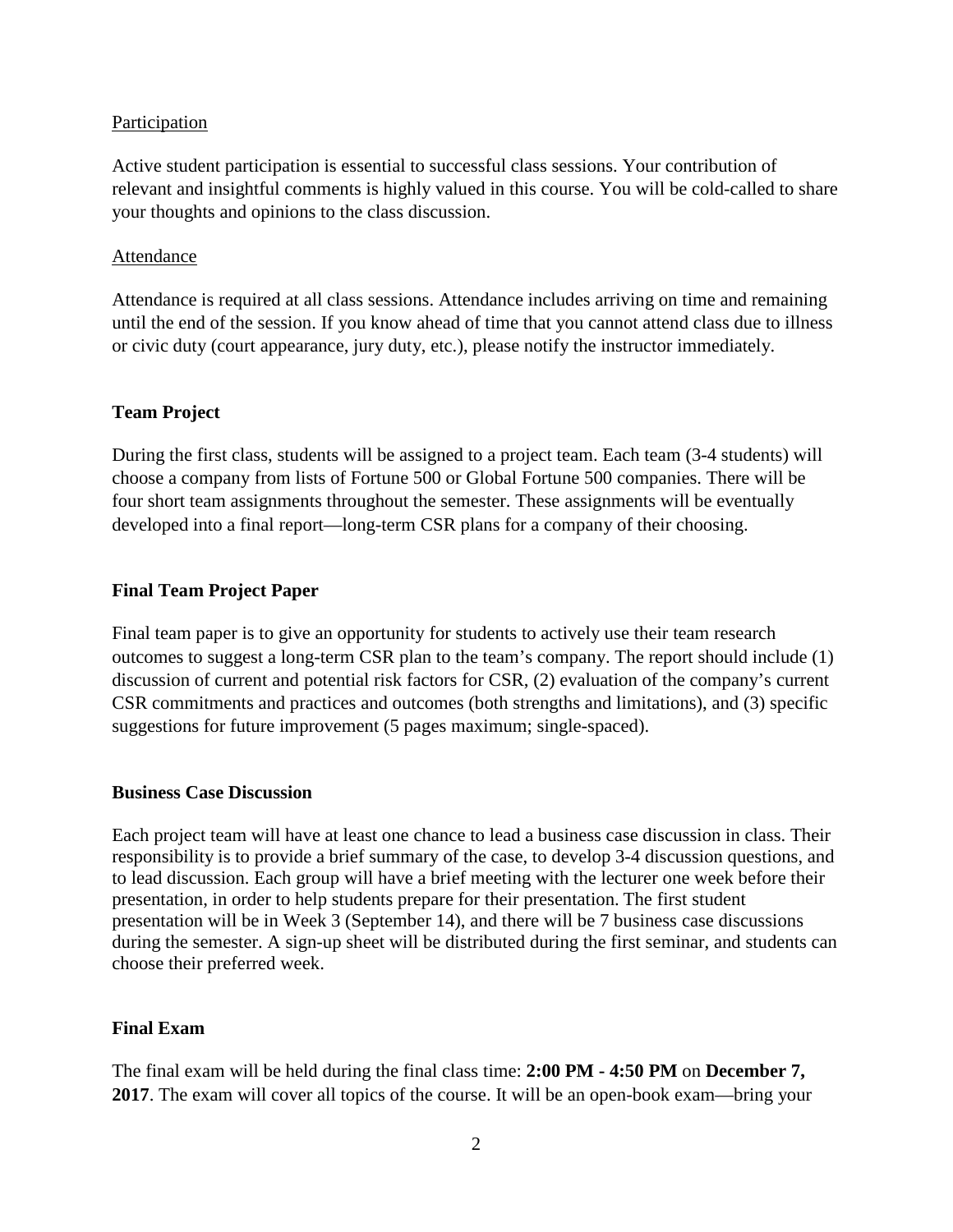books, notes, and any other materials you find useful. IMPORTANT: the exam will be administered through the course website (compass 2g). So you can take the exam wherever you want, but the exam will be available only during the designated time. Detailed guidelines for the exam will be provided later toward the end of the semester. The exam will be worth 25 percent of the total grade.

#### **Student Evaluation**

| Attendance and Case Discussion          | 10%                                         |
|-----------------------------------------|---------------------------------------------|
| <b>Team Assignments</b>                 | 25%: Assignment #1 (5%), #2 (10%), #3 (10%) |
| <b>Team Presentations</b>               | 10%: Presentation #1 (5%), #2 (5%)          |
| <b>Business Case Discussion Leading</b> | 10%                                         |
| Final Team Project Paper                | 20%                                         |
| Final Exam                              | 25%                                         |
|                                         |                                             |
| Total                                   | 100\%                                       |

## **Course Materials**

- 1. **Compass**. Some readings in PDF are available on the Illinois Compass 2g website for this course. See the section "Course Website" below for more information.
- 2. **Harvard Business Publishing website**. All cases are available for purchase on the Harvard Business Publishing website at: [https://hbr.org/store/case-studies.](https://hbr.org/store/case-studies)

## **Academic Integrity**

In order to maintain a vigorous and healthy learning environment in the classroom, it is critical that no member of the class engage in or tolerate academic fraud, such as cheating or plagiarism. We believe strongly in giving certain liberties to students, and in return we expect honest and honorable conduct, including compliance with the University of Illinois' Student Code (see [http://admin.illinois.edu/policy/code f](http://admin.illinois.edu/policy/code)or details).

Since our reading materials and discussion topics include examples from well-known companies, it is often the case that relevant information can be found in the sources other than designated course materials (for example, the Internet, magazines, newspaper, etc.). Whereas referring to external sources is fine and encouraged, it may be tempting to use or copy information from such sources in your course assignment without proper acknowledgement of the sources. Such action is considered plagiarism and strictly prohibited. Brief guidelines about what constitutes plagiarism and how to avoid it will be provided during the class, but it is ultimately the students' responsibility to educate themselves about the risk of plagiarism and avoid committing it. Carefully review the University policy governing academic integrity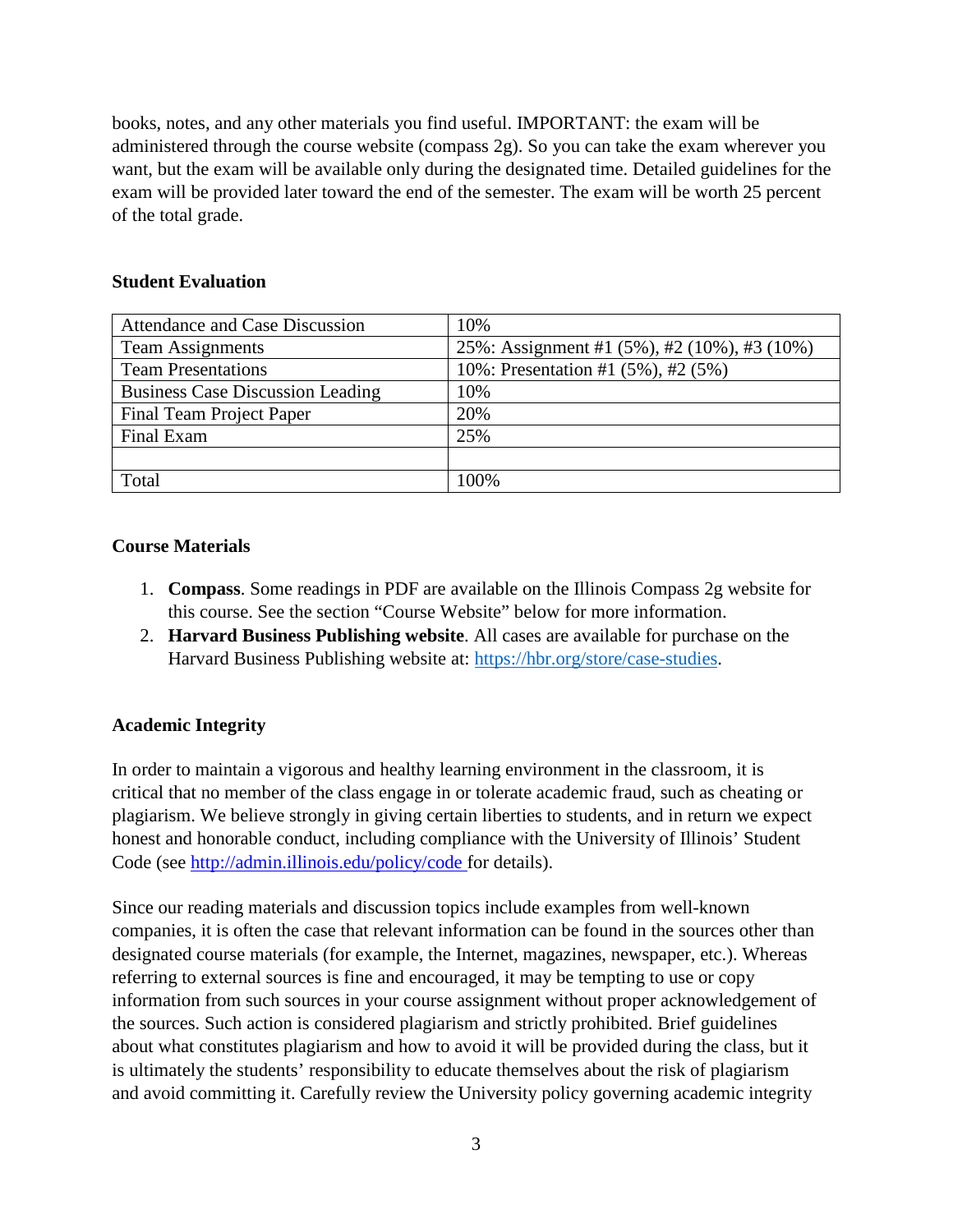and plagiarism, including the Student Code Article 1, Part 4, §1-402 "Infractions of Academic Integrity" (http://admin.illinois.edu/policy/code/article1\_part4\_1-402.html). Not knowing the policy is not an excuse.

This policy applies to all written assignments of this course, including case memos and exam answers. Any incidence of plagiarism will be handled according to the official University policies and reported to the University administration.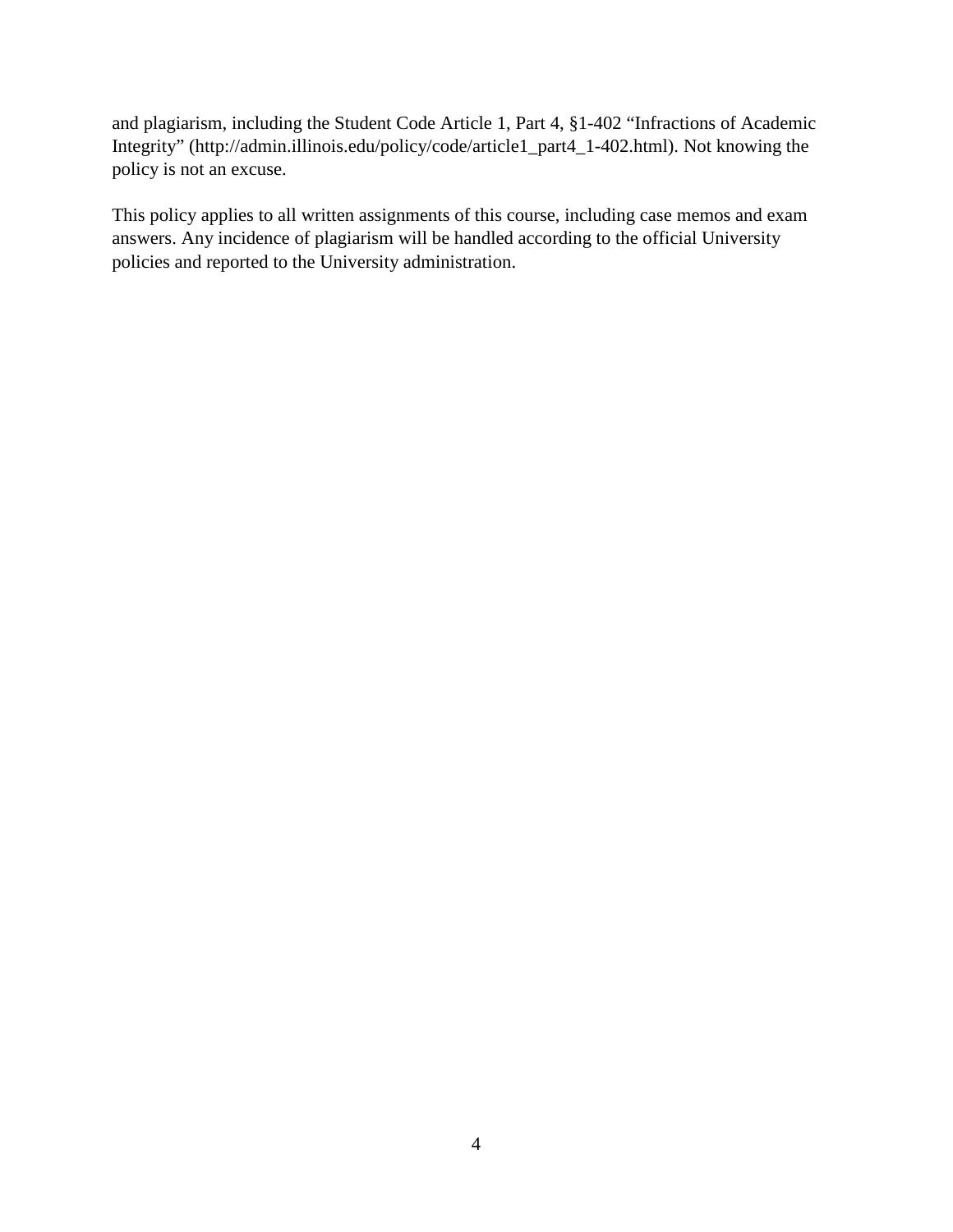## **Class Schedule**

#### **Week 1 (Aug 31): Course Introduction**

• David Vogel. 2005. *The Market for Virtue: The Potential and Limits of Corporate Social Responsibility*. Washington, DC: Brookings Institution Press. Chapter 1: The Revival of Corporate Social Responsibility.

Form project teams (3-4 members)

#### **Week 2 (Sep 7): What is Corporate Social Responsibility and How to Think about It?**

- N. Craig Smith. 2003. "Corporate Social Responsibility: Whether or How?" *California Management Review* 45(4): 52-76.
- Milton Friedman. 1970. "The Social Responsibility of Business Is To Increase Its Profits," *New York Times Magazine*, September 13.
	- **1st Team Assignment**: Choose a Fortune 500 or Fortune Global 500 company (as of 2015). Find and read past 3 years of CSR reports publicized by the company of their choosing. Briefly describe basic features of the company's CSR strategies and related practices (maximum 2 pages, single-spaced).

#### **Week 3 (Sep 14): CSR for Whom or What? Customer Demands and Investor Relations**

- David Vogel. 2005. *The Market for Virtue: The Potential and Limits of Corporate Social Responsibility*. Washington, DC: Brookings Institution Press. Chapter 3: What Is the Demand for Virtue?
- Philip Kotler and Nancy Lee. 2004. "When It Comes to Gaining a Market Edge While Supporting a Social Cause, 'Corporate Social Marketing' Leads the Pack," *Stanford Social Innovation Review* Spring.

Business Case and Discussion: "UPS and Corporate Social Responsibility: Proactively Managing Risk." Darden Business Publishing, University of Virginia. Case #UV0938.

## **1st Team Assignment Due**

## **Week 4 (Sep 21): CSR and Employee Relations**

- Mirvis, Philip. 2014. "Employee Engagement and CSR: Transactional, Relational, and Developmental Approaches." *California Management Review* 54(4): 93-117.
- Cynthia Cycyota et al. 2016. "Corporate Social Responsibility and Employee Volunteerism: What Do the Best Companies Do?" Business Horizons 59: 321-329.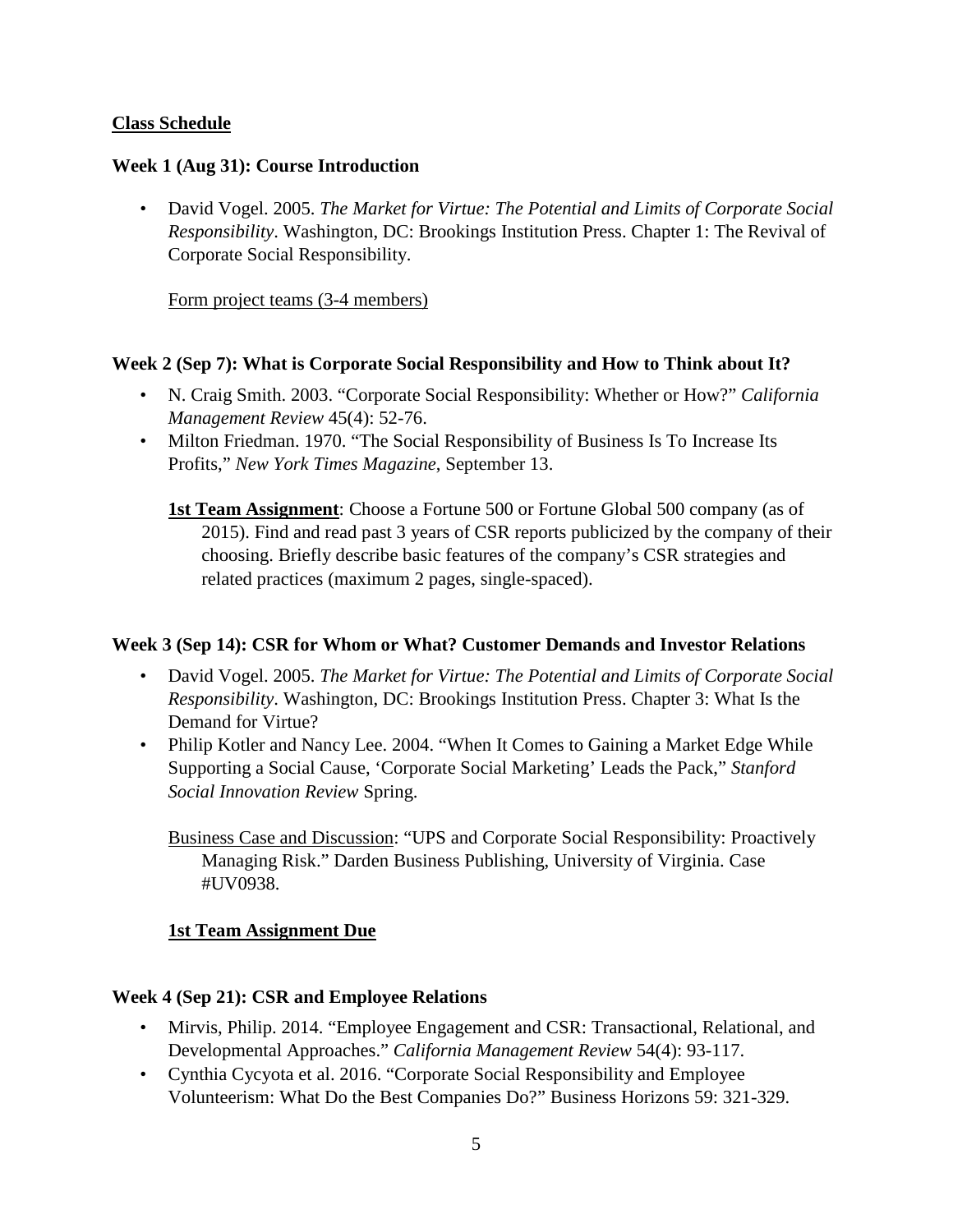Business Case and Discussion: "The Dannon Company: Marketing and Corporate Social Responsibility (A)." Harvard Business School, Case #9-410-121.

# **Week 5 (Sep 28):**

## **Guest Speaker:** Drew Butts (Enterprise Holdings)

- Wendy S. Becker. 2011. "Are You Leading a Socially Responsible and Sustainable Human Resource Function?" *People & Strategy* 34(1): 18-23.
- Tara Fenwick and Laura Bierema. 2008. "Corporate social responsibility: Issues for Human Resource Development Professionals." *International Journal of Training and Development* 12(1): 24-35.

## **Week 6 (Oct 5): Globalization and CSR as Self-Regulation**

- Alwyn Lim and Kiyoteru Tsutsui. 2012. "Globalization and Commitment in Corporate Social Responsibility: Cross-National Analyses of Institutional and Political-Economy Effects." *American Sociological Review* 77(1): 70-80.
- Catherine Janssen, Sankar Sen, and CB Bhattacharya. "Corporate Crises in the Age of Corporate Social Responsibility." *Business Horizon* 58: 183-192.

Business Case and Discussion: "Apple and Its Suppliers: Corporate Social Responsibility." Ivey School of Business, Case #W16147.

**2nd Team Assignment**: Identify and describe social, environmental, or regulatory risk factors that can affect your chosen company's financial performance, based on Weeks 4-7's discussion about major driving forces for CSR (maximum 2 pages, single space).

## **Week 7 (Oct 12): Activist Pressures**

- Andrew J. Hoffman. 1996. "A Strategic Response to Investor Activism." *Sloan Management Review* 37(2):51-64.
- Jeff Swartz. 2010. "How I Did It? Timberland's CEO on Standing Up to 65,000 Angry Activists." *Harvard Business Review* 88(9): 39-43.

Business Case and Discussion: Paul A. Argenti. "Collaborating with Activists: How Starbucks Works with NGOs." California Management Review 47(1): 91-116.

## **2nd Team Assignment Due**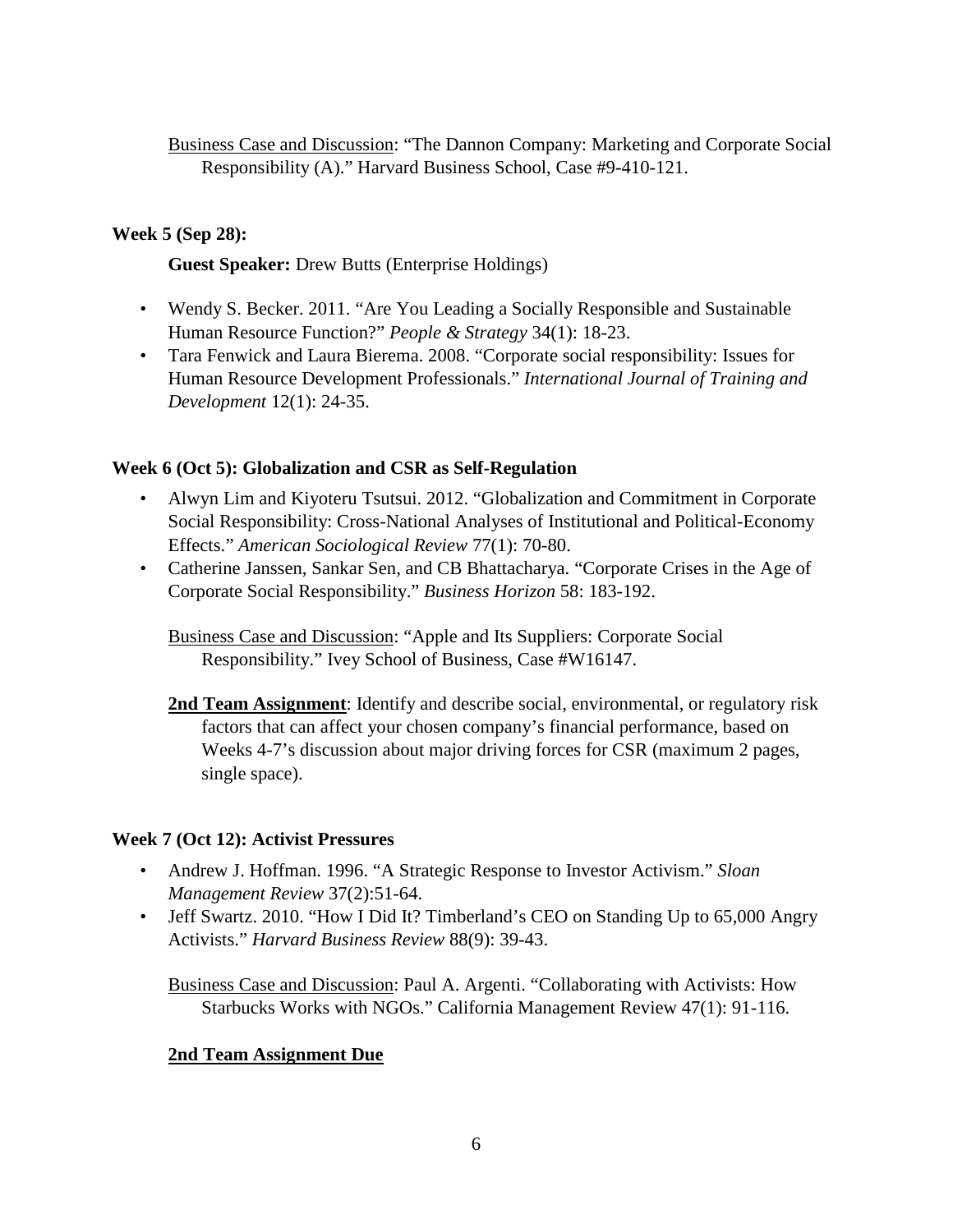#### **Week 8 (Oct 19): 1st Student Presentations (based on Assignments 1 and 2)**

#### **Week 9 (Oct 26): Leadership and Organizing for Implementing CSR**

- Marc J. Epstein. Making Sustainability Work.
	- Chapter 2: Leadership, Organizational Culture, and Strategy for Corporate Sustainability
	- Chapter 3: Organizing for Sustainability

Business Case and Discussion: "SK Telecom: Pursuing Happiness through Corporate Social Responsibility." Harvard Business School. Case #9-410-042.

#### **Week 10 (Nov 2): Accounting for CSR Costs and Benefits**

- Marc J. Epstein. Making Sustainability Work.
	- Chapter 4: Costing, Capital Investments, and the Integration of Sustainability Risks
- Goeffrey B. Sprinkle and Laureen A. Maines. "The Benefits and Costs of Corporate Social Responsibility." *Business Horizons* 53: 448-453.

Group Exercise: Developing a test to estimate how CSR activities help companies attract, motivate, and retain employees

## **Week 11 (Nov 9): Measuring CSR Performance**

- Marc J. Epstein. Making Sustainability Work.
	- Chapter 5: Performance Measurement, Evaluation, and Reward Systems
	- Chapter 6: The Foundations for Measuring Social, Environmental, and Economic Impacts
	- Chapter 7: Implementing a Social, Environmental, and Economic Impact Measurement System

Business Case and Discussion: "Swire Beverages: Implementing CSR in China." Harvard Business School. Case #9-410-021.

**3rd Team Assignment**: Assess CSR performance of your chosen company, using sources such as the company's CSR reports, external evaluations (CSR indices), and media coverage (maximum 2 pages; single space).

## **Week 12 (Nov 16): Third-Party Evaluation**

- Marc J. Epstein. Making Sustainability Work.
	- Chapter 9: External Sustainability Reporting and Verification